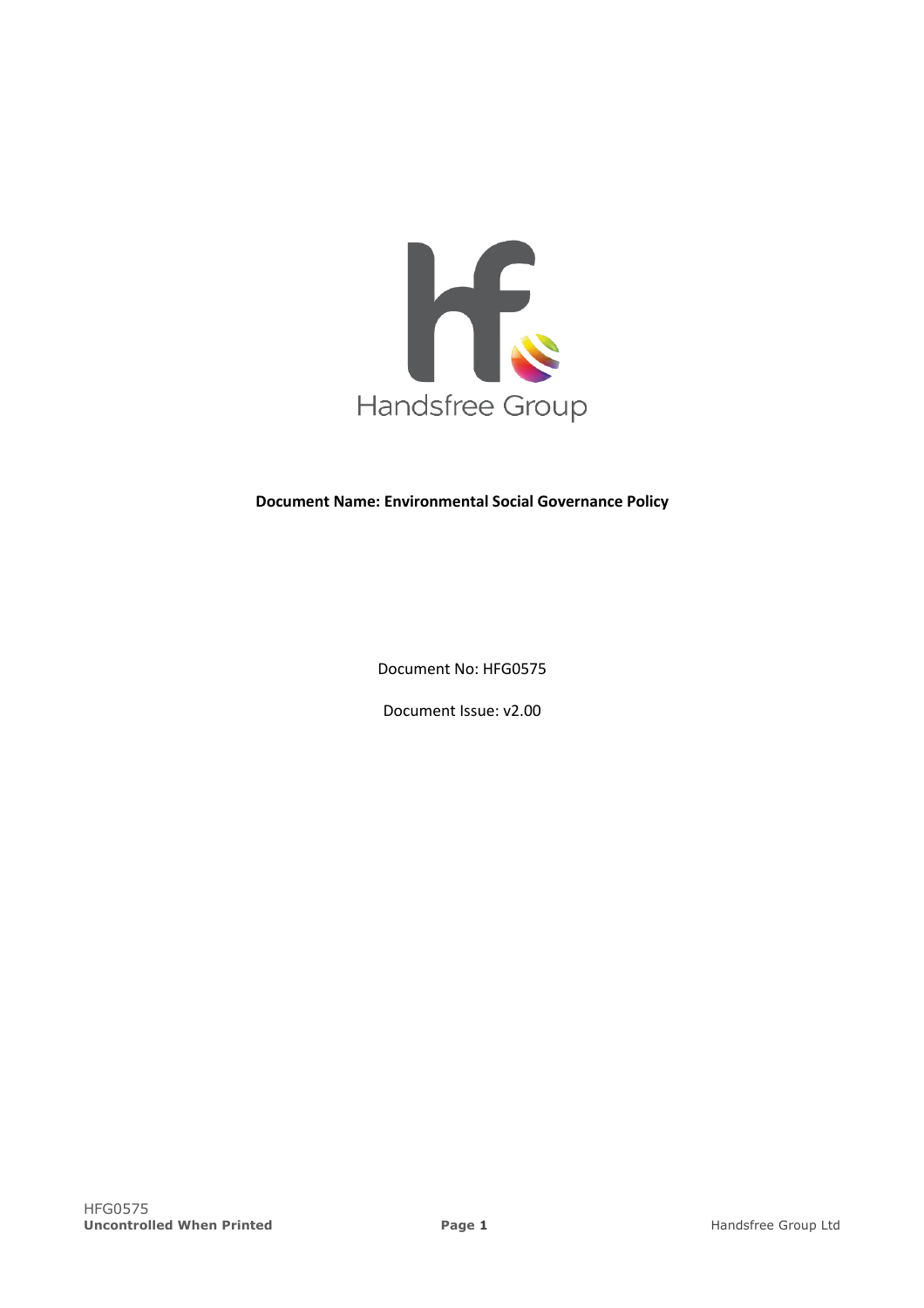## **Contents**

# **Foreword**

# *I. Disclaimer / Copyright*

*This document and all the information contained within it is the confidential and proprietary information of Handsfree Group. It is not to be reproduced in whole or in part nor disclosed to any third party without the prior written permission of Handsfree Group. Nor will it be used otherwise than for the purpose for which it is supplied.*

# *II. Company Address / Contact*

Handsfree Group 6 Lumsdale Road Cobra Court Trafford Park Manchester M32 0UT Telephone: +44 (0)161 8646455

### www.handsfree.co.uk

*III. Version Control*

| <b>Version</b> | <b>Updated By</b> | <b>Summary of Changes</b> | Date       |
|----------------|-------------------|---------------------------|------------|
| V0.01          | Claire Andrew     | Document draft            | 10/03/2022 |
| V1.00          | Claire Andrew     | Document issue            | 11/03/2022 |
| V2.00          | Claire Andrew     | Updated internal controls | 21/04/2022 |

# *IV. Approval*

This document is electronically approved and formally issued or re-issued with the approval and with the authorisation shown below. Released documents are issued in the appropriate format and do not contain a 'DRAFT' watermark.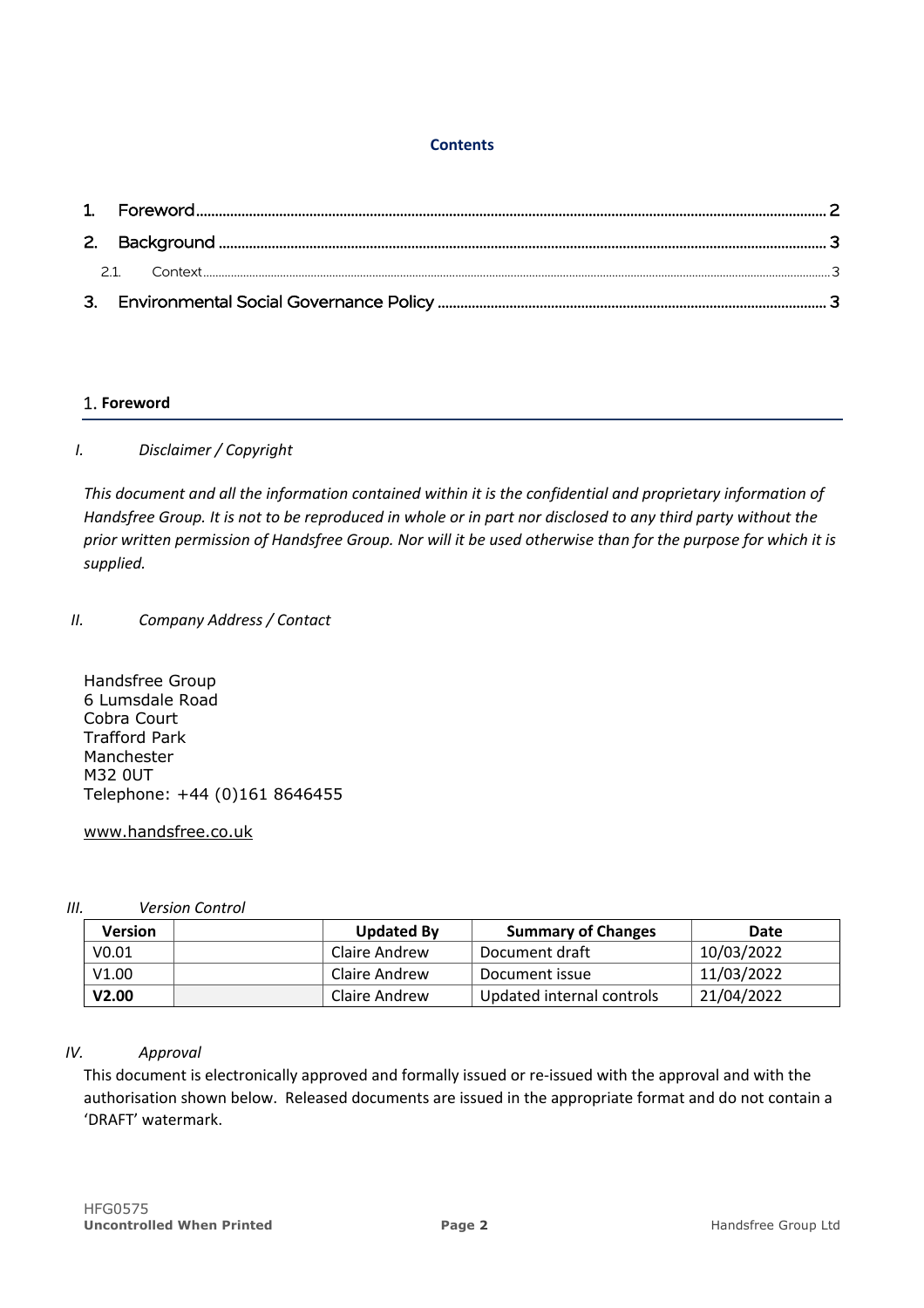| Title                       | <b>Name</b>   | <b>Signature</b> | Date       |
|-----------------------------|---------------|------------------|------------|
| <b>HR &amp; Recruitment</b> | Rachel Waters | R. Waters        | 11/03/2022 |
| Advisor                     |               |                  |            |
| <b>HR Director</b>          | Claire Andrew | C.Andrew         | 21/04/2022 |

### *V. Terms and Definitions*

| <b>Term</b> | <b>Definition</b>       |
|-------------|-------------------------|
| <b>HFG</b>  | Handsfree Group Limited |
|             |                         |
|             |                         |
|             |                         |
|             |                         |
|             |                         |
|             |                         |

### **Background**

### 2.1. Context

### **Definition**

Environmental Social Governance is a concept whereby an organisation recognises that its business operations and processes may have an impact on social, economic and environmental issues both inside and outside of the workplace. ESG looks at three areas:

- How the company performs as a steward of nature
- How the company manages its relationship with its employees, with suppliers, customers, and the communities where it operates
- Company operational standards

#### **Environmental Social Governance Policy**

#### **Purpose**

We seek to sustain a business that is successful and respected in its ethical standing by our stakeholders. These include our employees, customers, clients, investors, regulators, suppliers and the community. We embrace the role our business plays on a day-to-day basis in contributing to a better society.

#### **How our Values relate to ESG**

*Fun and friendly – We have a fun approach to work and that extends to how we interact with our stakeholders* 

*Technology – We invest in technology that creates environment efficiencies Innovation – We continually encourage our employees to develop and improve process Customer Care – We measure and audit our levels of service Honesty – We maintain an open, transparent and honest approach through our communications Inclusiveness – our employees voices are important to the group and help us shape our business*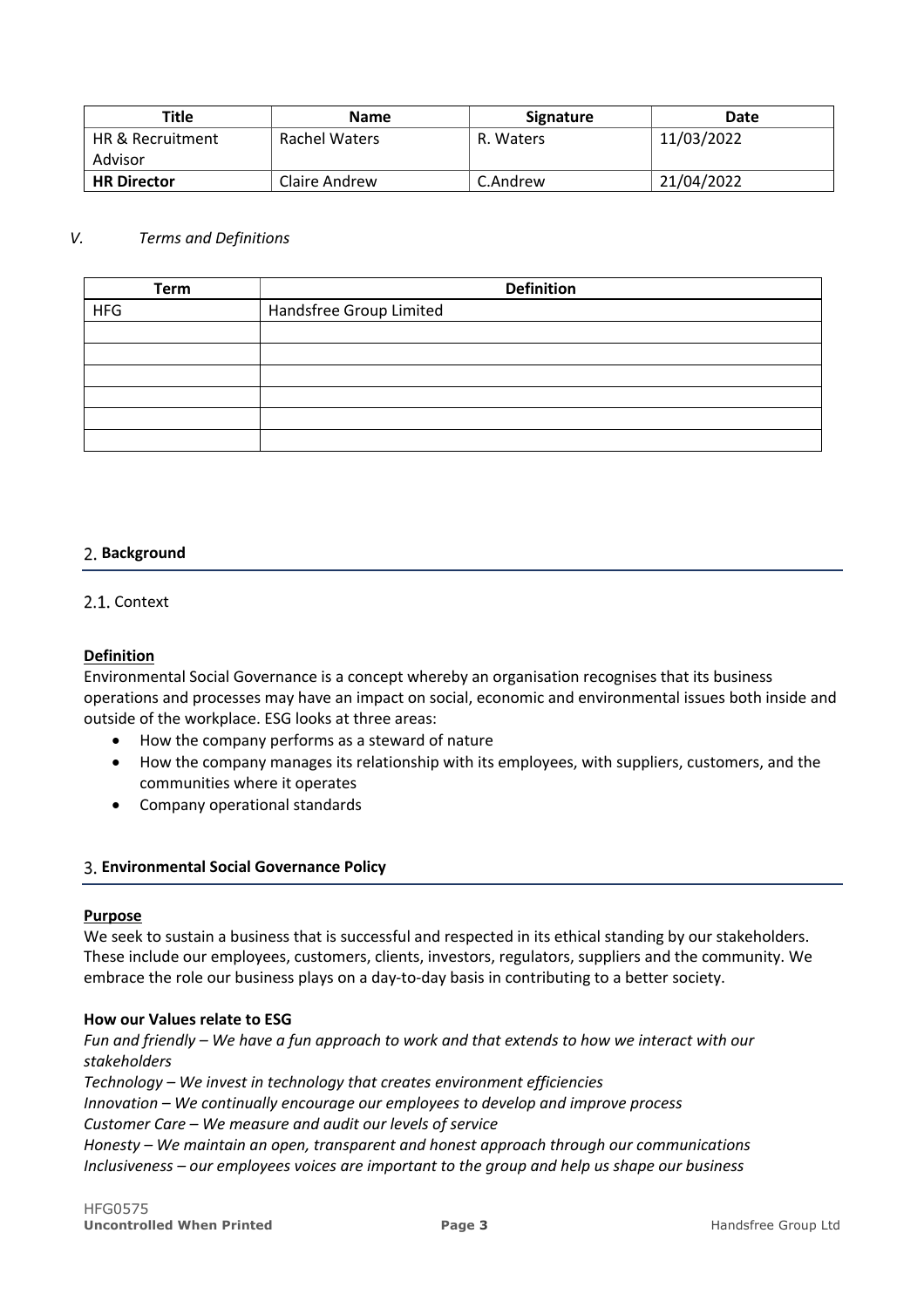*Exceed expectations – in everything that we do, continually challenge ourselves individually and as an organisation*

# **Policy**

We are aware that the running of our business will, in many ways, affect our place of work, the community and the wider environment in which we operate. We believe that the way we run our business can and should make a positive difference in these areas and we aim to ensure that continued efforts are made to achieve that.

Our ESG commitment is identifiable in the following areas:

### **Environment**

With regard to the business' impact upon the environment, we are committed, amongst other initiatives, to:

- **Efficient printing**
- Reducing the amount of waste produced by the business
- Ensuring that water/electricity is used responsibly by our staff
- Recycling materials as extensively as possible including using a WEEE (Waste Electrical and Electronic Equipment recycling) removal specialist
- Using technology to lessen the need for travel
- Company vehicles to be electric where possible
- Fuel efficiency information monitored and made available to employees

### **Business partnerships**

We engage with local suppliers and businesses where possible to meet the business' operational needs, supporting businesses within our area and decreasing our carbon footprint.

### **Social**

We are committed, amongst other initiatives, to:

### **Charitable/community work**

Our organisation is keen to support and actively involved in community initiatives and charitable work. We do this in the form of sponsorship and donations to national and local charities as voted for annually by our employees.

#### **Our employees**

Involvement: We keep our employees fully informed of our policies and procedures and we encourage them to share their ideas with us on both internal processes affecting them, and the way our service is provided to customers/clients. We maintain an open and honest approach to all of our communications.

#### **Internal controls**

We are continuing to address various aspects of quality management with controls such as :

- Audits
- Quality controls
- Document version control

Further we are working towards ISO 14001, 9001 and 27001 accreditation.

### **Equal opportunities**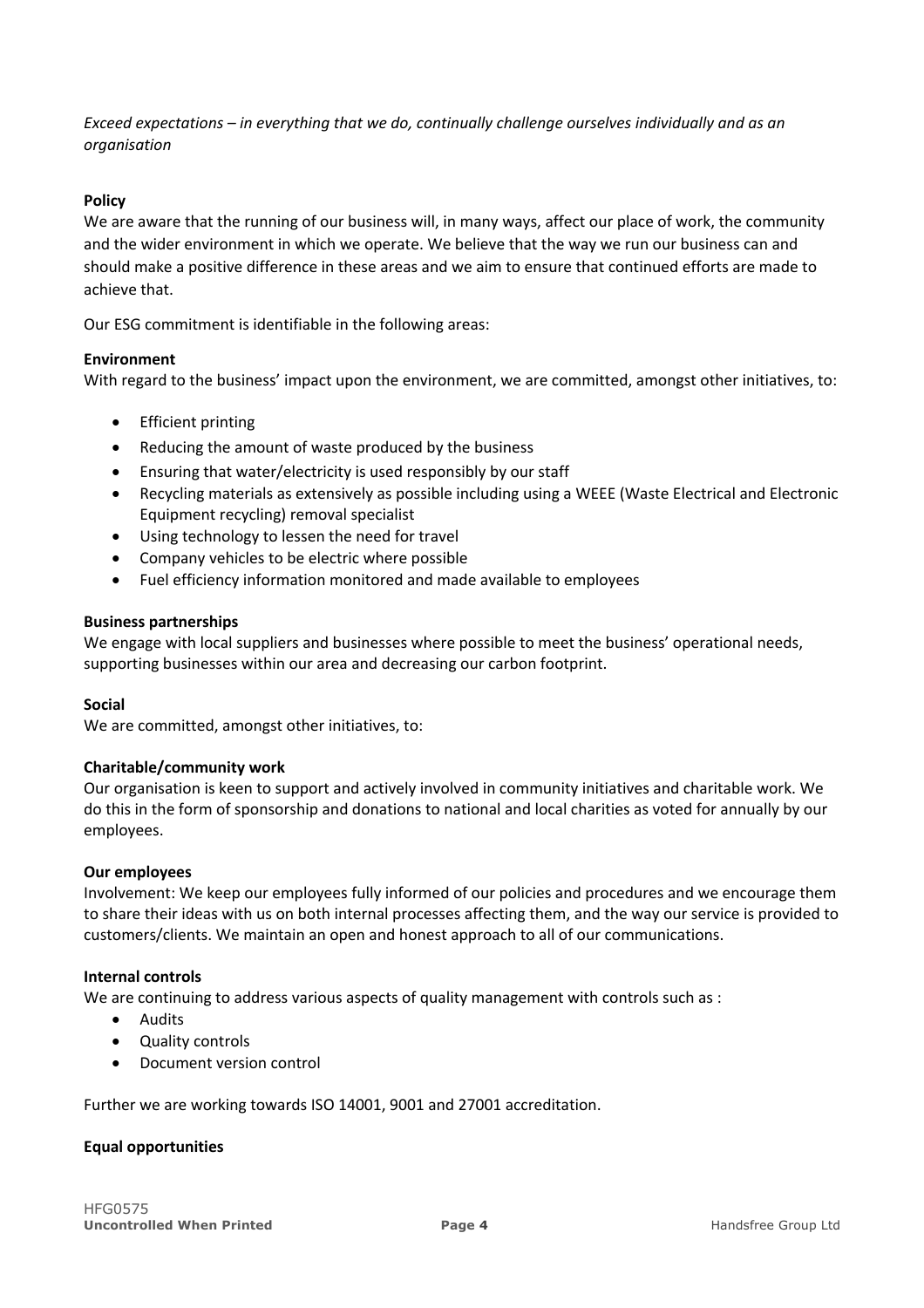We are committed to providing an environment of equal opportunities for all members of our workforce. No account of any of the protected characteristics set out in the Equality Act 2010 shall be taken to a detrimental effect in any decision involving recruitment, promotion, provision of facilities etc. See our equal opportunities policy for more detail in this regard.

### **Governance**

We are committed, amongst other initiatives, to:

### **Internal controls**

We hold ISO9001 and are continuing to address various aspects of quality management with controls such as:

- Audits
- Quality controls
- Document version control

We are working towards ISO 14001,9001 and also 27001

### **Ongoing commitment**

We are fully committed to the principle of ESG and aim to ensure that no relevant policy decisions are made within the business, without first evaluating the potential ESG impact.